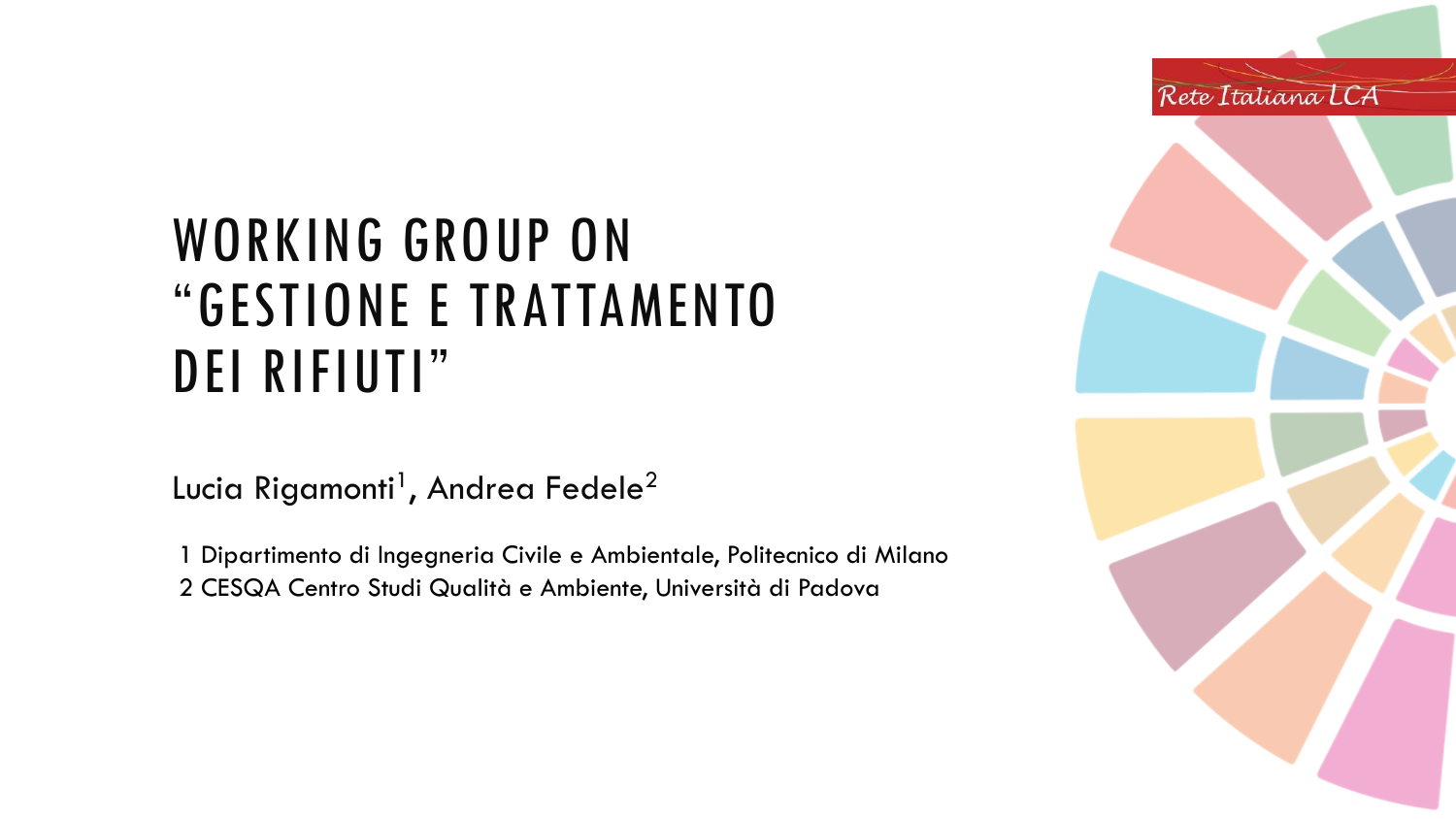## SUB-GROUP

A sub-group has been set up following the WG meeting on 7 May 2021 with the aim of mapping of how much and how the LCT (Life Cycle Thinking) methodologies are used in Italy by policy-makers in the field of waste management.

| Surname           | <b>Name</b>     | Organization                                     |
|-------------------|-----------------|--------------------------------------------------|
| <b>Carollo</b>    | <b>Federica</b> | Politecnico di Milano                            |
| <b>Cecere</b>     | Giuseppe        | Politecnico di Milano                            |
| Cappucci          | Grazia Maria    | Università degli Studi di Modena e Reggio Emilia |
| <b>Bottausci</b>  | Sara            | Università di Bologna                            |
| Camana            | Daniela         | Università di Padova                             |
| Degli Esposti     | Anna            | Università di Bologna                            |
| <b>Demichelis</b> | Francesca       | Politecnico di Torino                            |
| Magrini           | <b>Chiara</b>   | Università di Bologna                            |
| Mazzi             | Anna            | Università di Padova                             |
| Miranda           | Giovanni        | Private                                          |
| Sciarrone         | Michela         | Università di Padova                             |
|                   |                 |                                                  |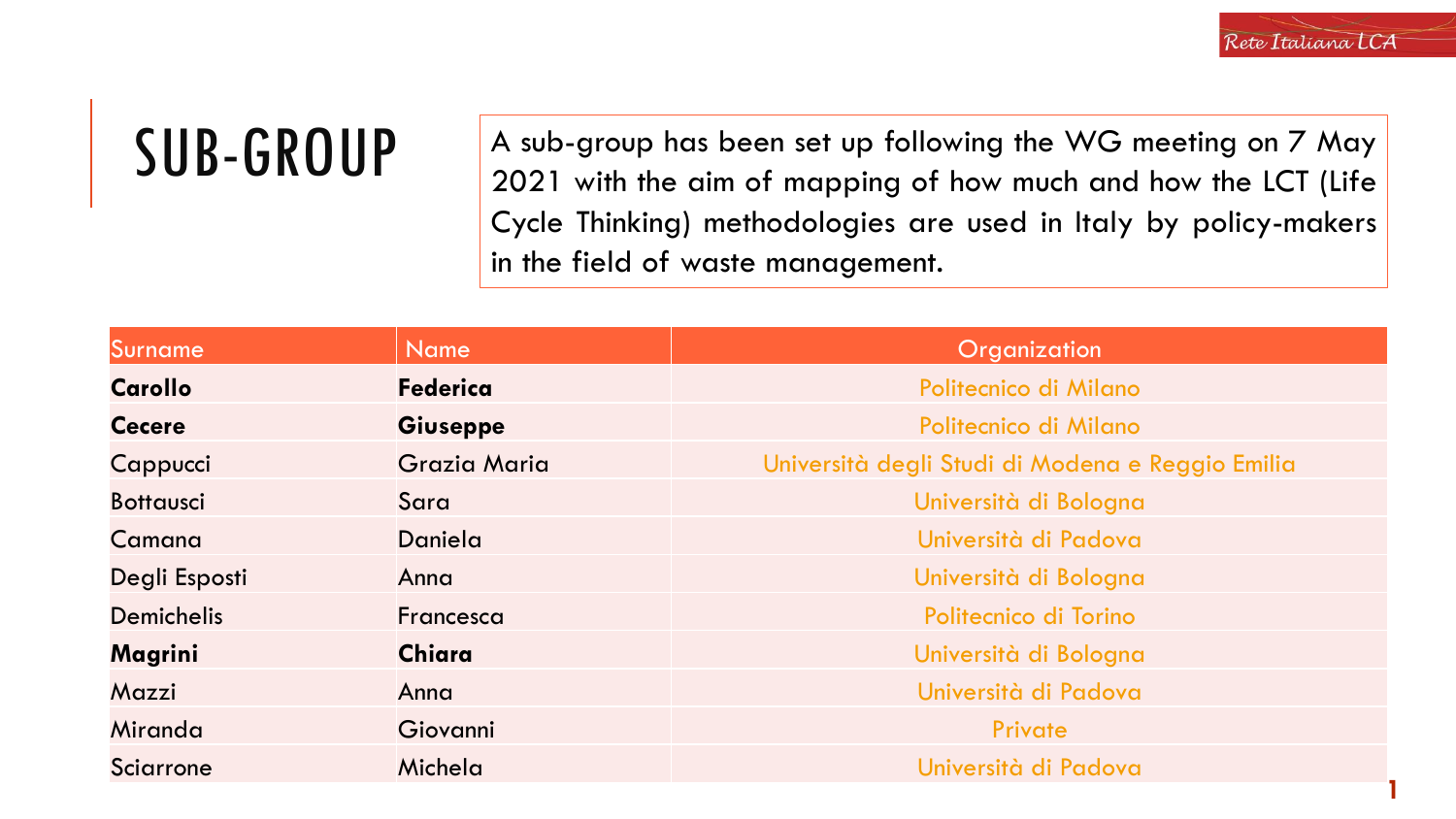# GOALS

The work focuses on analysing regional waste management plans (**PRGR**) to identify the presence of **E-LCA**, **Social LCA** and **LCC** studies.

The methodologies, when applied, will be studied in order to have a detailed idea of how the study was carried out.

The objective is to analyse all **Italian regions** and then define **good practices** for the use of **LCT methodologies** in planning.

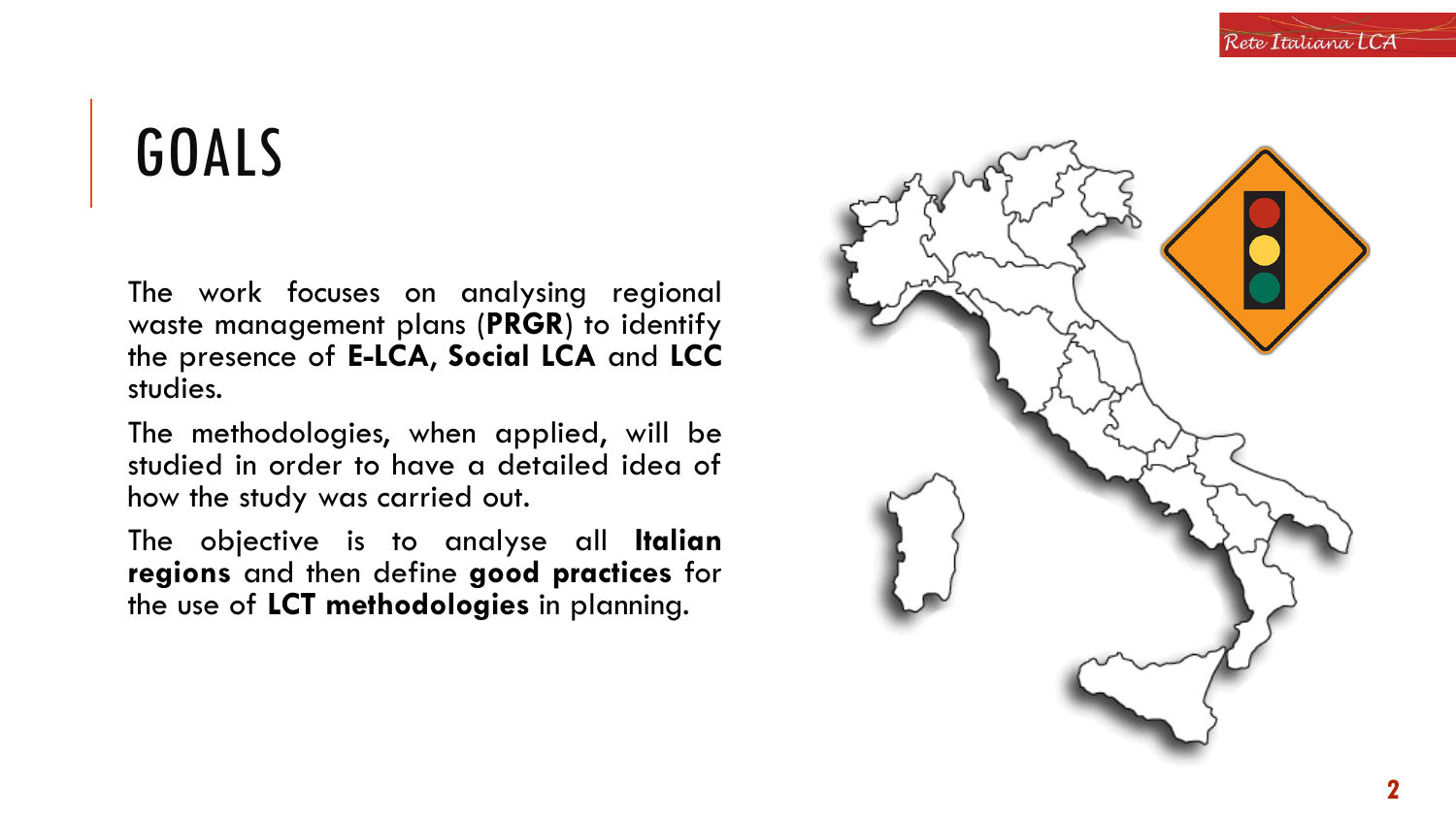#### FIRST CHECK

• LOMBARDIA **(LCA)** 

• FRIULI VENEZIA GIULIA **(LCA)**

- UMBRIA **(LCA-LCC)**
- PIEMONTE **(LCA)**
- EMILIA-ROMAGNA **(LCA)**
- BASILICATA **(LCA)**
- PUGLIA **(LCA)**
	- ABRUZZO
- MOLISE
- LIGURIA
- MARCHE
- PROVINCIA AUTONOMA DI BOLZANO
- PROVINCIA AUTONOMA DI TRENTO
- SARDEGNA
	- **CAMPANIA**
- LAZIO
- VALLE D'AOSTA
- **VENETO**
- **SICILIA**
- TOSCANA
- VENETO\*
- SICILIA\*
- TOSCANA\*

\* The importance of the LCA as a preliminary tool is remembered but no details of the study are reported.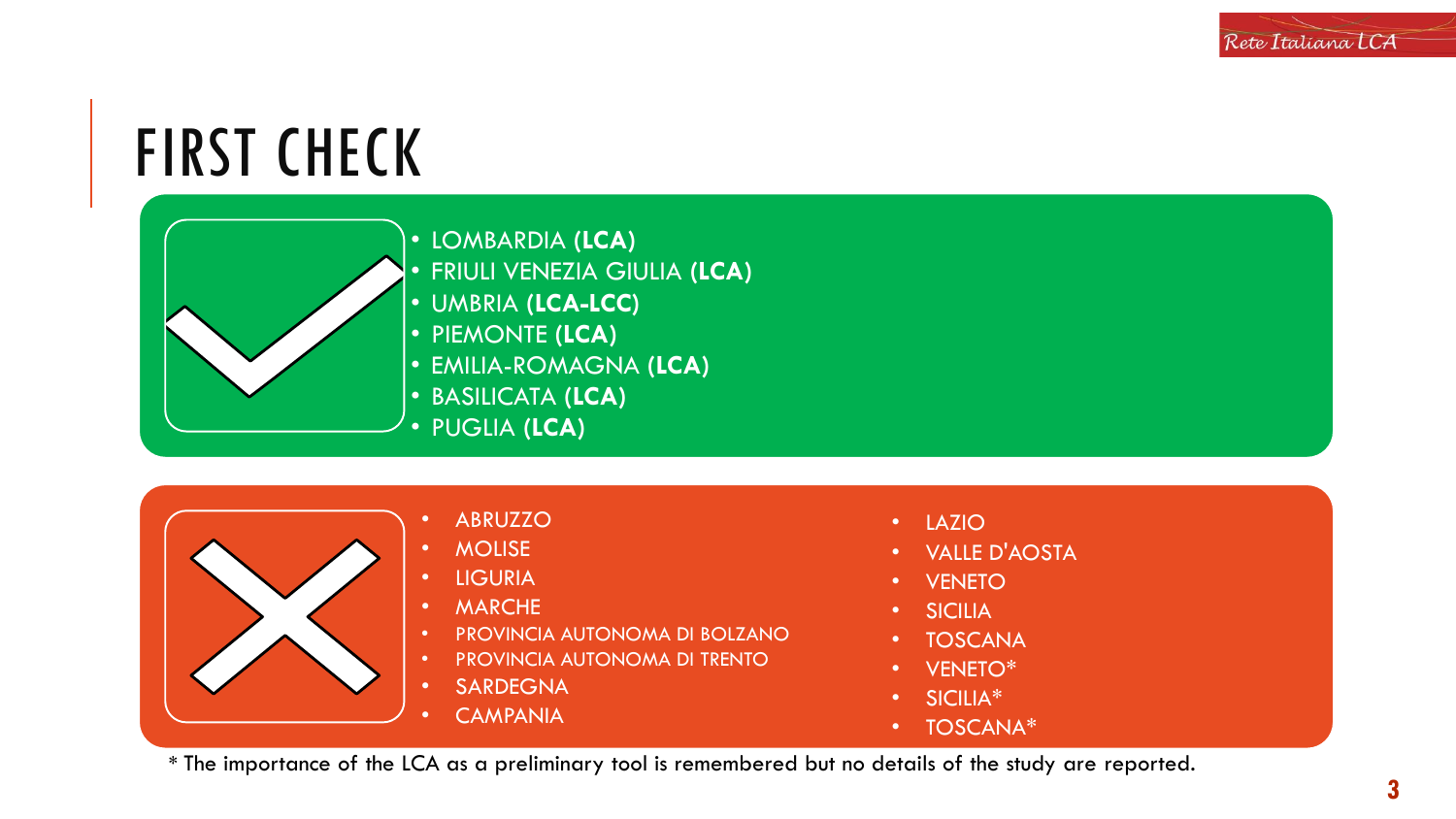### NEXT STEPS